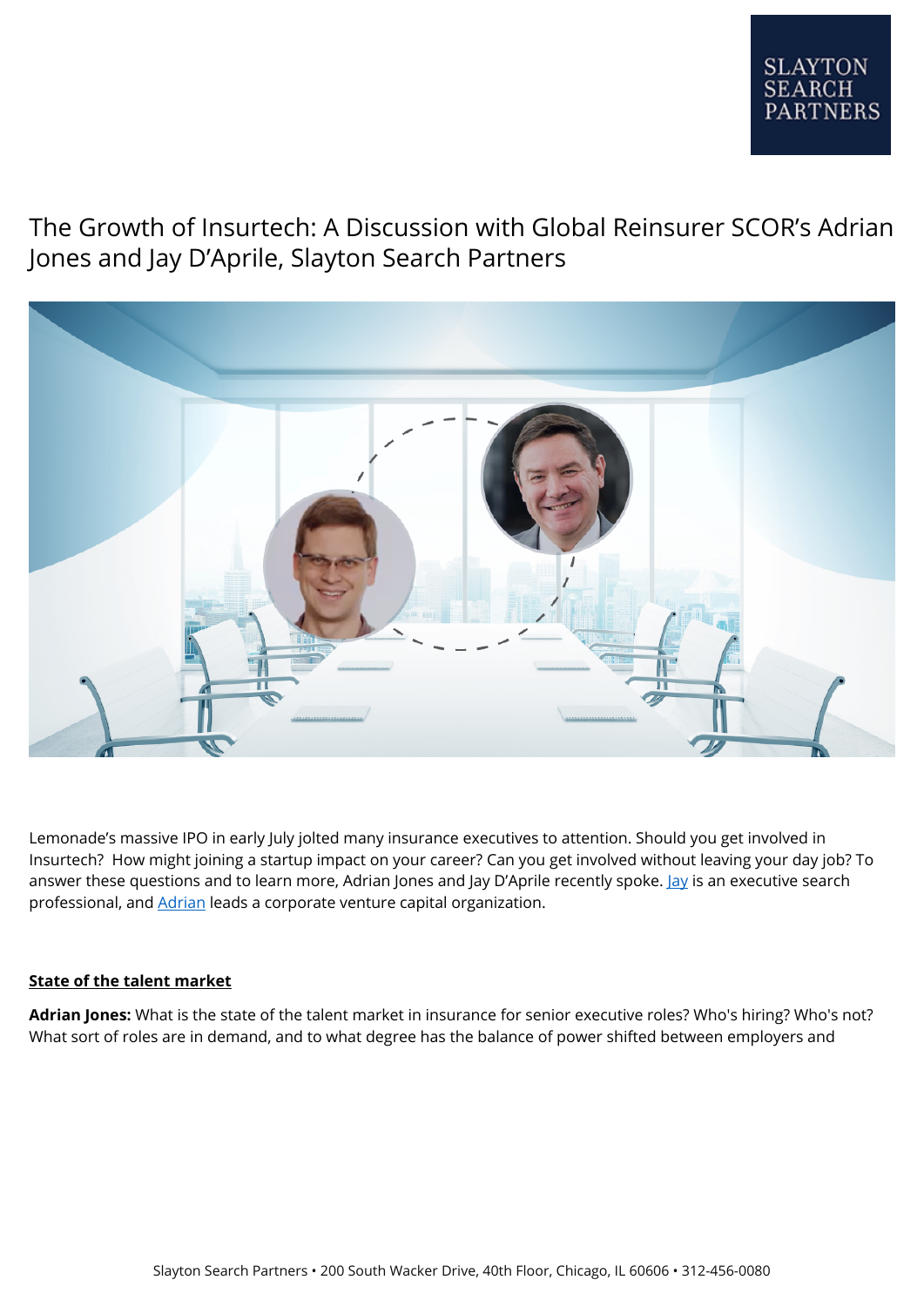employees during COVID?

**Jay D'Aprile:** During the last major financial shock in 2008, all of my searches were cancelled. I was getting no new business. This time around, none of my searches have cancelled. As a matter of fact, I just completed a Chief Actuary search for a large health insurance company. New assignments are coming in, companies are hiring, and it is still a candidate's market. Insurers are still going through significant changes right now, and they need that talent to help drive those changes. While I wouldn't characterize the market as robust, it is holding steady.

Concerning startups, how do you feel the market is?

**Adrian:** From a talent market perspective, startups are a material consumer of talent right now. Overall, it's a mixed picture though. Some larger start-ups are finding it's a good time to attack the market because competitors are on their heels. These start-ups are aggressively looking for talent. What we're finding in terms of the types of roles is it depends on the maturity of the company. When you first form a company, you build out an executive team with a Head of Technology, a Head of Sales, a Head of Customer Success. Perhaps a Chief Operating Officer. As time goes on, the company becomes more mature. You may start to hire for roles like CFO. As you get more mature, then that's when you start to add other functions like a Head of People or a Chief Risk Officer.

#### **State of the Insurtech funding market**

**Jay:** How is the funding in the market for insurtech, and how do you think it will affect hiring for the rest of the year?

**Adrian:** The degree to which a company is well-funded impacts its ability to hire, grow, and attack new markets. Those companies who are announcing big fundraising rounds, and there are several of them out there, are likely to be looking for talent in many different sectors of their business. Prospective joiners should keep in mind that a company that is well-funded today might not be well-funded tomorrow, so there's some potential risk involved. There is significant risk when you transfer from what I call a legacy carrier to an insurtech.

#### **Should you join a start-up?**

Adrian: What are you hearing from insurance executives? How do you advise them as they're thinking about whether they should be working with a large and stable incumbent or one of these new swashbuckling startups?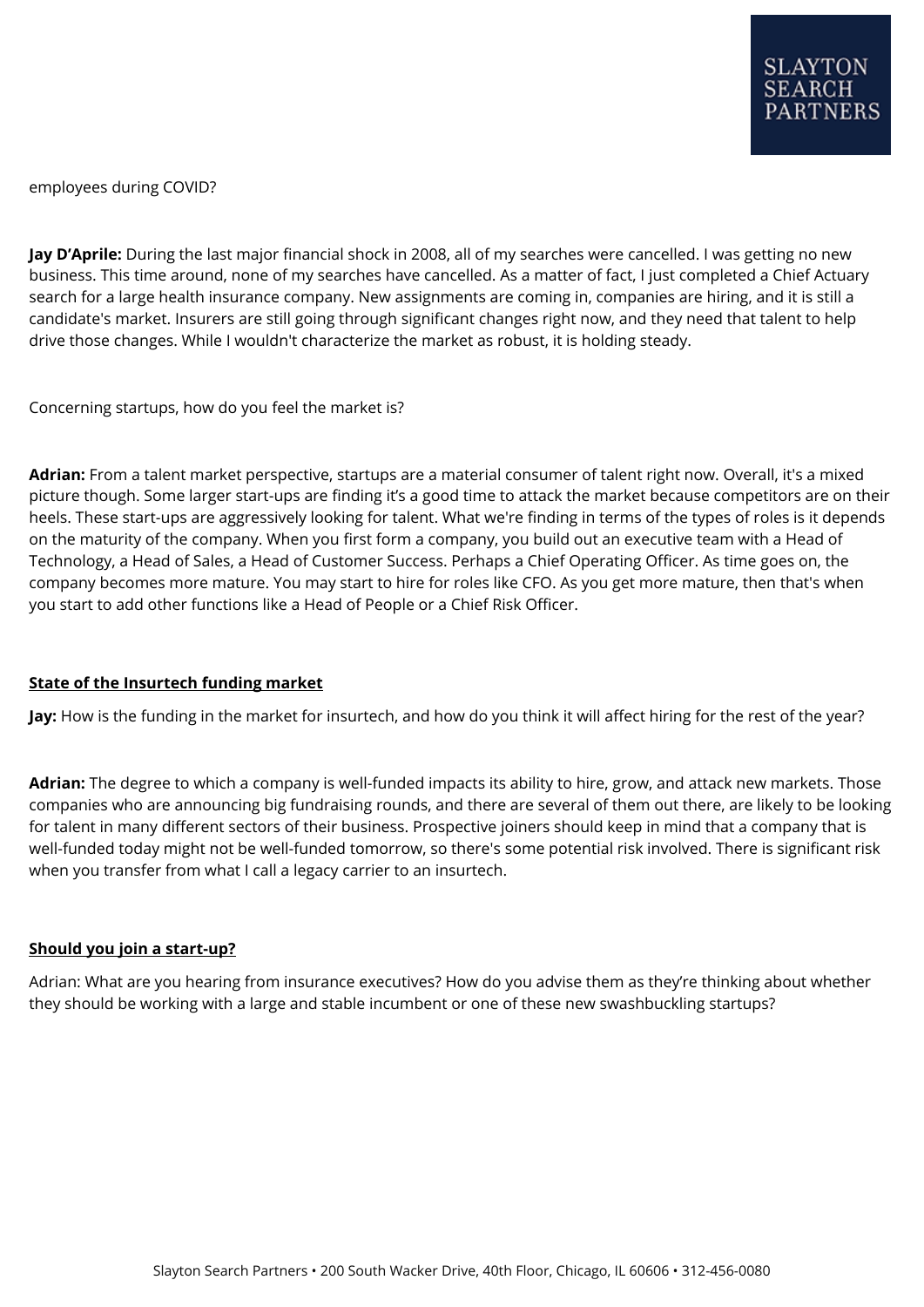**Jay:** There is a significant amount of risk that is associated with leaving the mothership and joining an insurtech. When executives ask for guidance about leaving a legacy carrier, the first question I ask them is what do you ultimately want to accomplish, and what is your time frame and risk profile?

The stereotype of a company founder is a nerdy 22-year-old Harvard drop out, but that's not what we're seeing among insurance founders who are often in their 40s or older. So, who is founding and taking leadership roles in insurtech firms? Is it people coming out of legacy carriers who have identified a need? Or is it people coming from outside the industry who think they can do it better? What are the strengths and the advantages of each model?

**Adrian:** We see all of the above. However, you're correct that we are not seeing a lot of 22-year-olds starting insurance companies. This industry is just too complex. We are seeing a couple of things. One is people who have been at legacy carriers who have ideas that they decide they're going to execute. Another thing that we're seeing is people who started a business within a large incumbent who then convinced that business to be spun out into its own company, which can be a very successful model in the insurance business where it's incubated in the large company, then spun out. The large company still owns a material portion of it, but you bring in other investors and customers.

# **Can you join a start-up without leaving your day job?**

**Adrian**: The founding teams that we look for when we're going to invest with our venture fund need to really know insurance. We want that grizzled veteran who has war stories and scars. We also look for someone who perhaps has a technology background that might be coming from outside of insurance. And we look for this blend of experience so that it all works together. We're starting to see executives that are joining in an advisory role to help leverage the relationships that they have. While they may not be part of the management team, they are taking a role on the board of directors to help steer and guide that company and drive relationships and sales.

**Jay:** Are you seeing that?

**Adrian:** Yes. In fact, you don't necessarily need to quit your day job in order to join a startup. There are a number of roles which exist outside of the formal role, and this is how to get first-hand knowledge and experience outside the four walls of your company. We do see a very strong demand from startups for people with experience as members of the board of directors. When they reach a certain stage of maturity, most companies will appoint an independent director. They'll form advisory boards as well, and sometimes those are paid advisory roles. They often pay you in company shares. So, there are all sorts of ways of getting involved even if you don't want to leave your current company.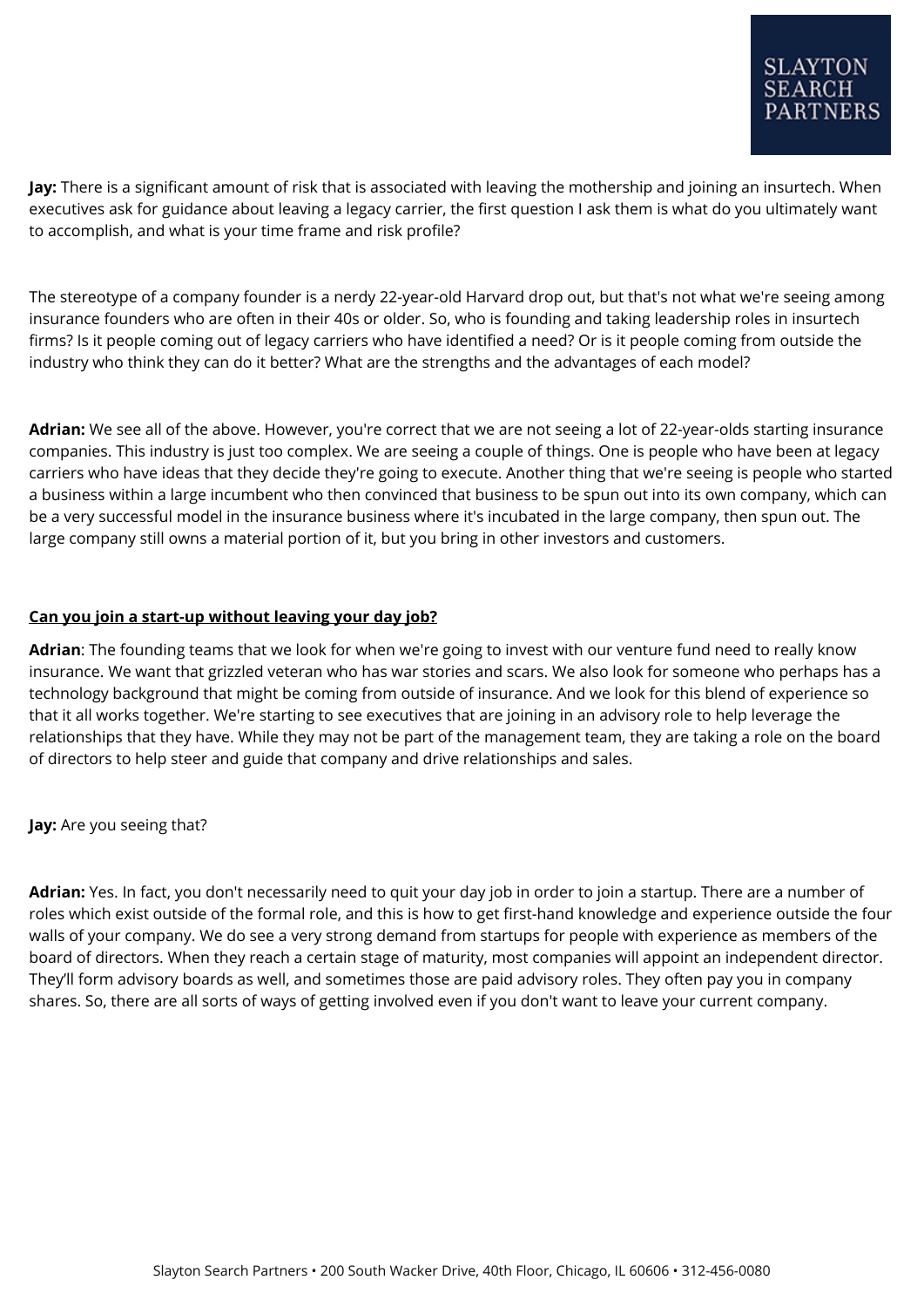**Jay:** How would you advise a senior-level executive who has been with the legacy carrier that is thinking about the insurtech world, whether it's in a permanent role or an advisory role to evaluate joining an insurtech? What are the things that someone like that should look for?

**Adrian:** Let's assume that we're talking about joining in a full-time capacity. First of all, you have to know your risk preference. If you've got several kids in private school and you enjoy having a nice steady paycheck, going to a startup is not for you. In fact, the compensation will be lower; possibly materially lower. That's the financial consideration. There's also a whole other set of considerations. People in large companies complain about slow decision-making processes. Are you able to survive in a company that has no decision-making process? When there's no support function, you're doing everything yourself. You also need to think about the fact that this might not be a permanent gig. This might only be for a couple of years. What are you going do next?

# **Can you return to a big company?**

**Adrian**: If someone opts to get startup experience, and it doesn't work out and they decide that they want to come back to a large company, how is that perceived in the marketplace?

**Jay:** Times have changed. People are no longer staying with companies for 30 years and getting the gold watch at the end of their tenure. Companies expect people to go out and try new things and experiment. The challenge I see being a headhunter in the insurance world is that I run across people who are lifers, and the first question is, what else have they seen? What else can they bring to the table that we can't find from other people? So, I don't think there's any negative connotation associated with taking a chance and going to a startup company. Clients actually find that attractive and they realize that a person like that is willing to assume a little bit more risk, which I think is a positive.

**Adrian:** That's interesting and actually more positive than expected, because insurance is a business that values longevity in seeing cycles over time. That's encouraging for people who are looking at what their options might be.

#### **What new skills do insurers need?**

**Jay:** If you think about the insurance industry right now, where it's going, and all the trends that are changing insurance companies, obviously understanding risk and understanding how to underwrite risk is very important over the long haul. But insurance companies don't have the in-house talent right now to address trends such as consumerism or data. They need people who understand the brave new world of insurance right now. And going from one legacy carrier to another legacy carrier doesn't necessarily mean you're going to understand and bring to your new employer the ability to impact initiatives such as customer experience or consumerism.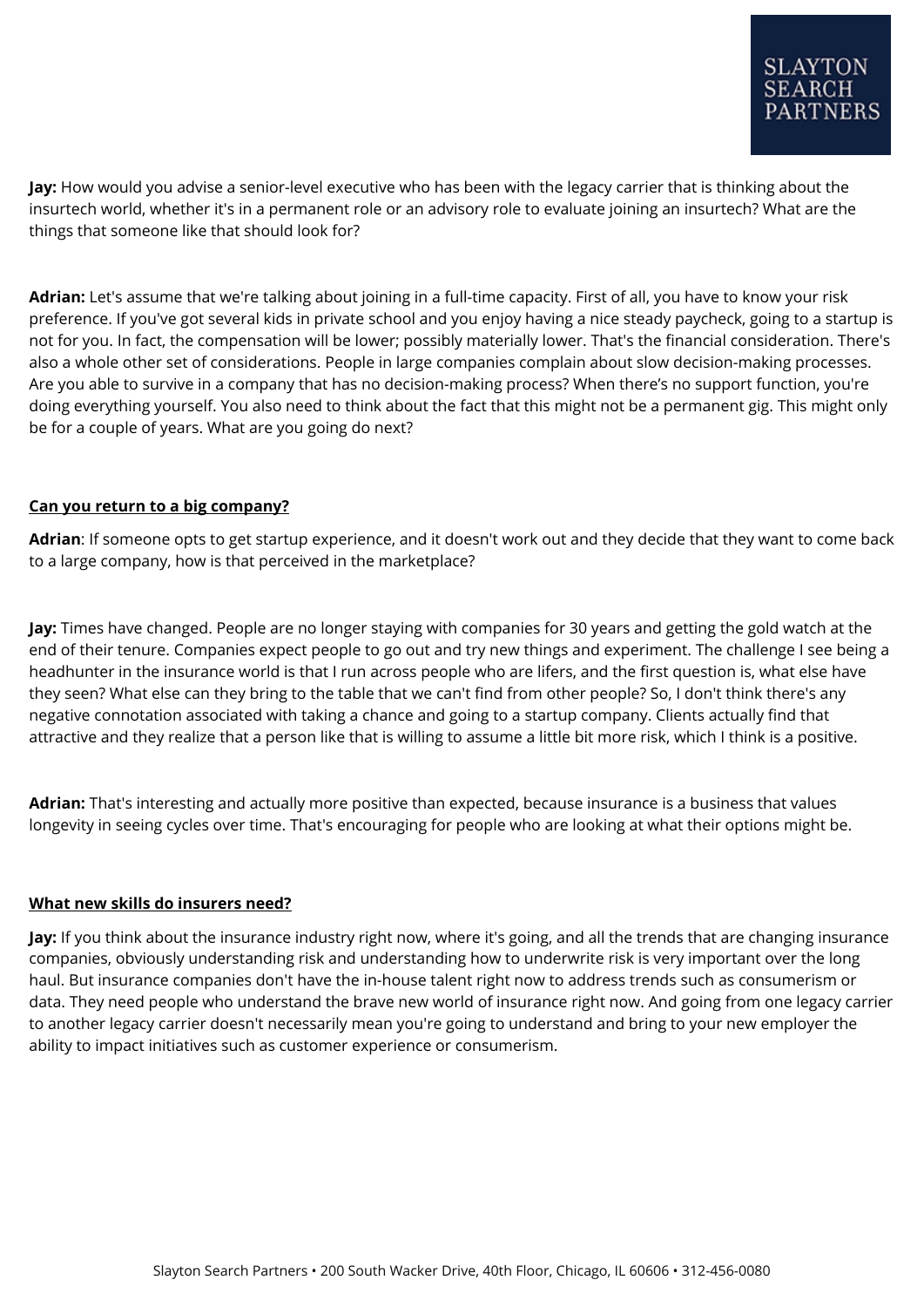## **The importance of networking**

**Jay**: What is the role of a startup board or a startup investor in the hiring process for senior roles in startups? How should executives network with board members or investors?

**Adrian:** Don't stop networking. I spend a decent amount of my time thinking about the talent needs of companies and how can I connect them to people who may be able to fill those needs. I go to a number of conferences and like to talk to people, including the lifers from big companies, because that hire might actually be the missing piece that a startup needs. So, I would encourage people at conferences and events to not be afraid to talk to the venture people, whether it's venture capital firms or folks like me who work for a corporate VC. Talk about what you're seeing in the market. We don't need to talk about anything confidential about your employer, but let's talk about what you're seeing and if there are ways that I can hook you up.

**Jay:** As someone who hunts for talent, developing relationships is something that I'm constantly doing as well. Your network is your net worth, and that's the reason people say that.

**Adrian:** I network a lot with people in the recruiting business because for many of these roles where you're looking for that needle in a haystack, startups use executive search firms. Knowing the right search people is also quite important.

**Jay:** Executive search professionals have a responsibility to help people, whether there's a search or not. If you can make connections for insurtech companies, or if you can make connections for executives who are in your network, I hope that the universe works correctly and it will come back and you will be repaid for that.

#### **Putting your years of experience to work**

**Jay**: How does one get involved with insurtechs without leaving their day job?

**Adrian:** A role as an independent director certainly is one way. And the way that you get those sorts of roles is by getting to know investors and founders. People in the industry should not underestimate the importance of the years of experience that they have accumulated in the traditional industry. That is incredibly valuable to founders and to investors.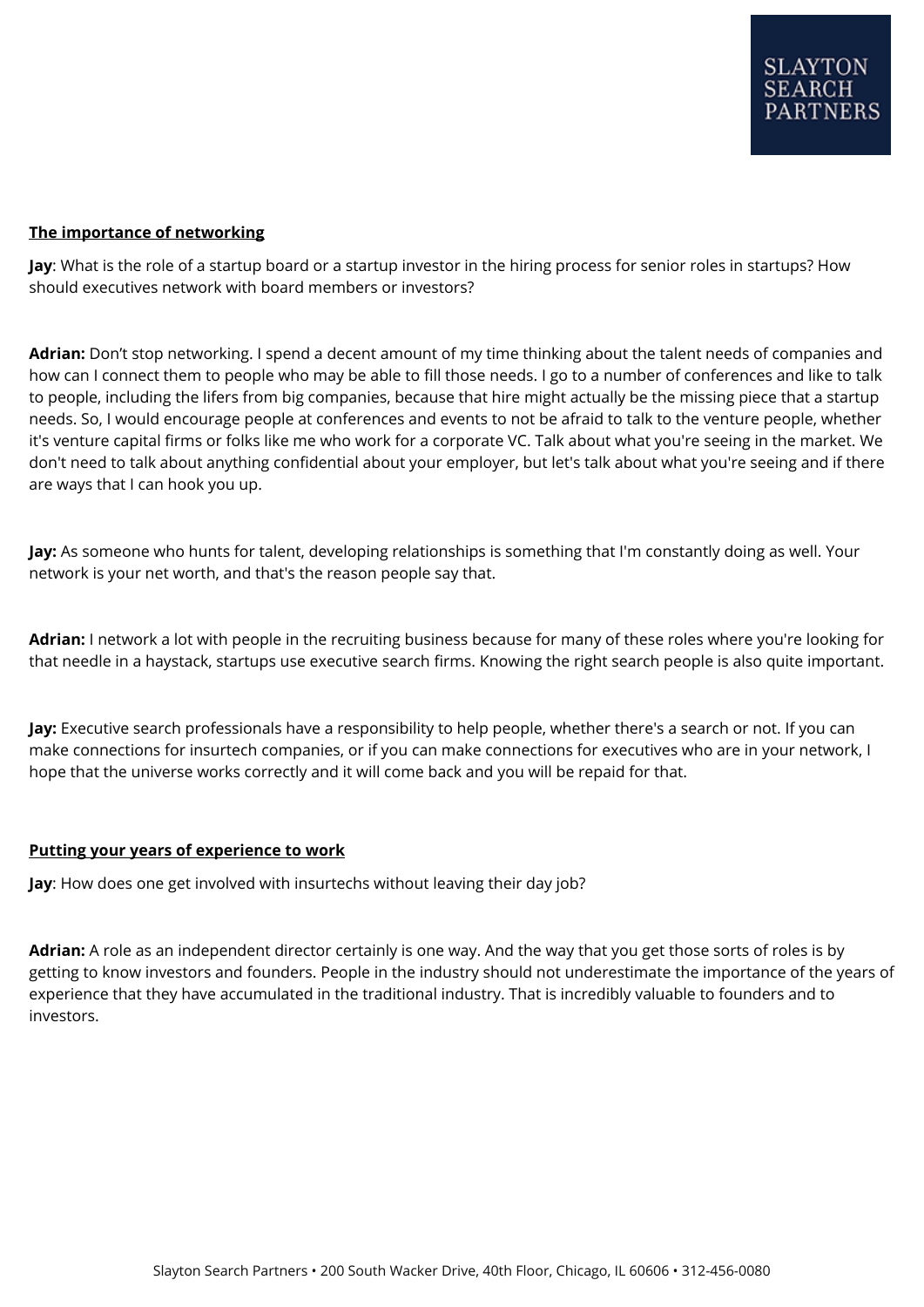**Jay:** Absolutely. I know a former large life and health executive who retired, and he started about 10 years ago really focusing on the insurtech world. He's made quite a career and a significant amount of money by taking those risks investing in acting as an advisor. The opportunities are out there for sure.

**Adrian:** The one last role I should mention is that of a mentor. There are a number of accelerators and incubators who look to match startups with mentors, and it's not a huge time or monetary commitment. That's potentially one way of getting started.

# **Better using social media**

**Adrian**: How do you suggest executives think about using social media? It can be very challenging when you're working for a large company that wants to very tightly control the way that it is presented in the world. But how should executives get involved in social media in order to get to know insurtech as well as to make themselves visible in that world?

**Jay:** Many people don't understand the power of professional social media. We've heard about creating a personal brand for years, but what does that mean? How many speeches will you have to give? How many articles will you have to write in order to move the needle on your own personal brand? With professional social media now, executives can forge new relationships that they've never been able to forge before. They've been able to stay visible and create new opportunities. I highly recommend that any executive, whether they're looking to advance their career at a legacy carrier, or whether they're looking to join an insurtech company, really start to understand the power of social media. A lot of people look at LinkedIn as a place to store a resume or they look at it as frivolously as Facebook. Once people understand how they can create new relationships and become visible, then they really start to understand the power of social media and can use that to create a pretty robust network that brings along new opportunities.

**Adrian:** So how do you use social media correctly as a senior executive in an insurance company?

**Jay:** Executives tend to worry about what people are going to think about them. I always tell them – think about your tribe; don't worry about the people who don't like you. Develop an understanding of how you can curate content to drive conversations about the trends that are going on in the insurance industry. Dip your toe into it a little bit and try to comment on peoples' posts and become part of the conversation.